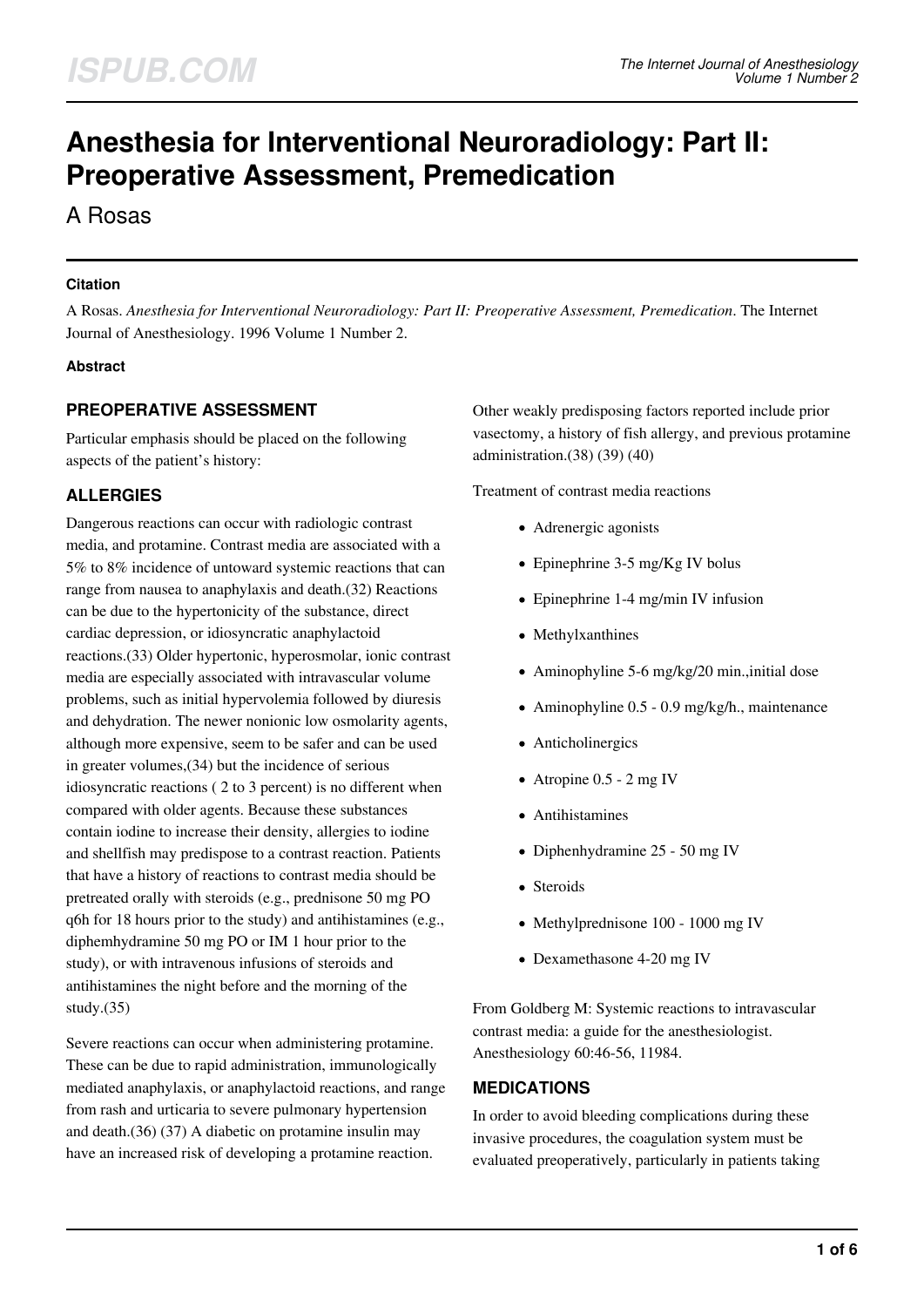anticoagulants. Oral anticoagulants should be stopped at least 48 hours prior to the procedure. If there is a continued need for anticoagulation, the patient may be treated with heparin, which can be easily reversed with protamine.(41)

-blockers are often used intraoperatively to control blood pressure in these cases, and bradycardia can occur when calcium channel blocking agents or digitalis are given concurrently with them.(42) Nevertheless, patients should continue taking their antihypertensive and cardiac medications with the exception of diuretics, right up to the time of the procedure.(43)

Diabetics on insulin pose special problems in addition to the systemic effects of end organ disease. Optimal anesthetic management aims to avoid extremes of glucose concentration, since both hyperglycemia and hypoglycemia have a negative impact. Hyperglycemia in the presence of cerebral ischemia has been associated with a poor neurologic outcome.(44) (45) In view of the potential for neurologic injury in INR, blood sugar must be closely monitored and controlled perioperatively in these patients. We aim to keep the blood sugar between 150 and 200 mg percent. In poorly controlled insulin-dependent diabetics, altered neurologic status after an invasive procedure may be due to ketosis or hypoglycemia.(46)

In patients taking anticonvulsants, seizure activity, postictal states and many drug interactions may also occur. A patient's altered neurological status after an invasive procedure may also be due to a postictal state.

Therefore, to avoid perioperative seizures, patients must continue taking their anticonvulsants up to the time of the procedure, unless undergoing a Wada-Rasmussen test (described later).

# **CARDIOVASCULAR AND PULMONARY HISTORY**

A history of coronary disease, carotid artery disease, or congestive heart failure, may place narrow limits on fluid administration and limit the use of induced hypertension or hypotension. The use of -blockers to induce hypotension may not be indicated in patients with a history of heart failure or bronchospastic disease. In this case, nitroglycerin, sodium nitroprusside, or another vasodilator may have to be used instead. Since large amounts of contrast media and catheter flush solution are often used, a susceptible patient can be easily overloaded with fluid. Conversely, contrast media can also induce an osmotic diuresis leading to

#### dehydration.

Patients with long-standing hypertension must be identified. Hypertension must be controlled prior to induction to avoid wide oscillations in blood pressure during the procedure. Preoperative diastolic pressures above 115 mm Hg

increase perioperative morbidity and, unless the procedure is emergent, the case should be postponed until the hypertension is controlled.(47) In hypertensive patients, autoregulation of cerebral blood flow is shifted to the right; therefore, during induced hypotension, cerebral ischemia will occur at a higher level of blood pressure when compared with normal patients.(48)

# **NEUROLOGIC HISTORY**

Preoperatively, the anesthesiologist should take a brief baseline neurologic history and perform a short neurologic exam to compare it with the patient's postoperative neurologic status.

This evaluation also helps to determine the level of perioperative invasive monitoring required, the need for intracranial pressure monitoring, and overall risk.

Important items in the neurologic exam

- 1. State of consciousness, orientation,
- 2. Glasgow coma scale, Hess and Hunt scale
- 3. Respiratory pattern, pupil size and symmetry.
- 4. Handiness, abnormal movements
- 5. Cranial nerve deficits
- 6. Visual field defects
- 7. Motor or sensory deficits

The nature, location, and size of the lesion; AVM, aneurysm, or fistula, and previous treatment results or complications must be known. The score of the Hunt and Hess(49) subarachnoid hemorrhage scale, which has prognostic value and determines treatment, should be noted in cases of ruptured aneurysm.

As the intracranial pressure increases and cerebral autoregulation fails, the grade of the Hunt and Hess scale worsens. Patients with grades I and II have little increase in ICP, whereas those with grades III through V have elevated ICP and failed cerebrovascular autoregulation and CO2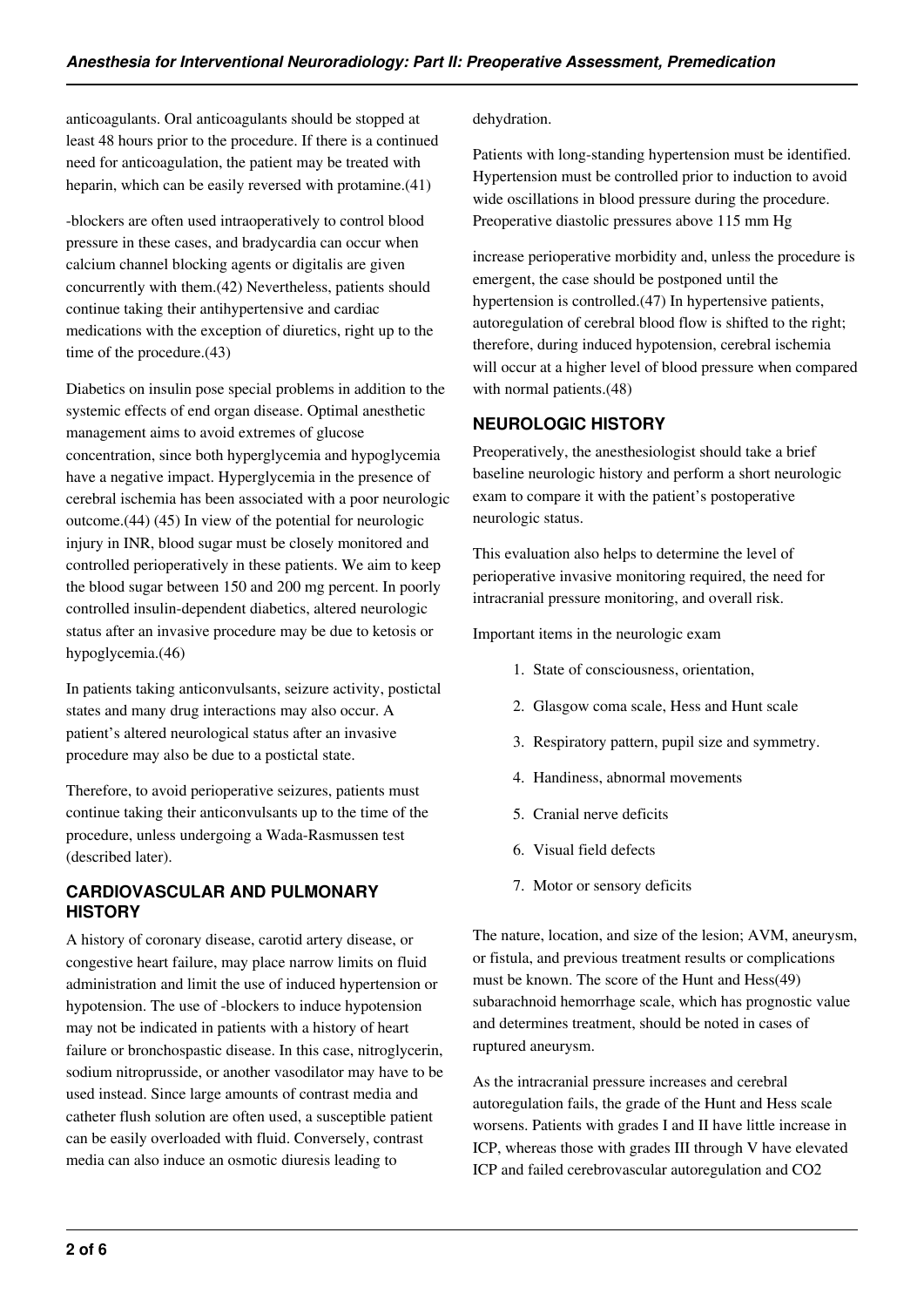responsiveness.

Hunt and Hess Classification for aneurysms

- 1. Grade I: Asymptomatic or with slight headache
- 2. Grade II: Moderate to severe headache and nuchal rigidity but no focal or lateralizing signs
- 3. Grade III: Drowsiness, confusion, and mild focal deficits
- 4. Grade IV: Stupor, hemiparesis, early decerebrate rigidity and vegetative disturbances
- 5. Grade V: Deep coma and decerebrate rigidity

Global cerebral dysfunction secondary to elevated intracranial pressure is assessed with the Glasgow coma scale. The presence of increased intracranial pressure (ICP) or arterial vasospasm will place limitations on the ventilatory and

circulatory manipulations that the radiologist requests, and may alter the approach used. As the intracranial pressure increases, the patient becomes progressively more confused, lethargic, stuporous, and eventually comatose. Patients with a GCS score of 8 or less should have direct monitoring of ICP. (50)

# **GLASGOW COMA SCALE**

Test finding score

- Eye opening no response 1
- Response to pain 2
- Response to voice 3
- Spontaneously 4
- Verbal response No response 1
- incomprehensible sounds 2
- $\bullet$  inappropriate words 3
- Disoriented conversation 4
- Oriented and appropriate 5
- Motor Response
- No Response 1
- decerebrate posturing 2
- Decorticate posturing 3
- Flexion withdrawal 4
- Localizes Pain 5
- Obeys Commands 6
- Maximum total score 15

Glasgow coma scale, and Hunt and Hess scales; with permission from: Kirsch JR, Diringer MN: Evaluation of the patient with Neurologic disease in: Rogers MC, Tinker JH, et al,eds. Principles and Practice of Anesthesiology. St. Louis, 1993, Mosby.

### **PREMEDICATION**

The primary goals of premedication are anxiolysis, sedation, amnesia, and a decrease in autonomic adrenergic discharge. Additional goals are a reduction of gastric acidity and volume, an antisialogogue effect, and a reduction in nausea and vomiting.(51) The primary goals can usually be met by benzodiazepines alone. These agents produce relatively little respiratory or cardiac depression(52), and can be safely used in most patients undergoing INR procedures. Midazolam, when used in doses of 0.05 to 0.1 mg/Kg IM, or titrated intravenously, provides close to ideal sedation of short duration. Benzodiazepines must be used cautiously in patients with elevated ICP since they can cause respiratory depression in this setting. Unless a patient is experiencing significant preoperative pain, narcotic premedication is not needed, and is contraindicated in cases with elevated ICP.(53)

In patients with subarachnoid hemorrhage, the obese, and those with gastroesophageal reflux, H2 receptor antagonists, such as cimetidine or ranitidine are used in order to decrease the risk of pulmonary aspiration.(54) Glycopyrrolate is an effective and frequently used antisialogogue, but it does not alter gastric pH or volume, and is seldom used for this indication.(55) Metoclopramide, which decreases gastric volume due to a gastrokinetic action and has antiemetic effects, is used most effectively when combined with H2 receptor antagonists, to decrease the risk of aspiration.(56)

#### **References**

r-0. 1. Hilal SK, Sane P, Mawad ME, Michelsen WJ: Therapeutic interventional radiological procedures in neuroradiology, Angiography. 3rd edition. Edited by Abrams H. Boston, Little Brown, 1983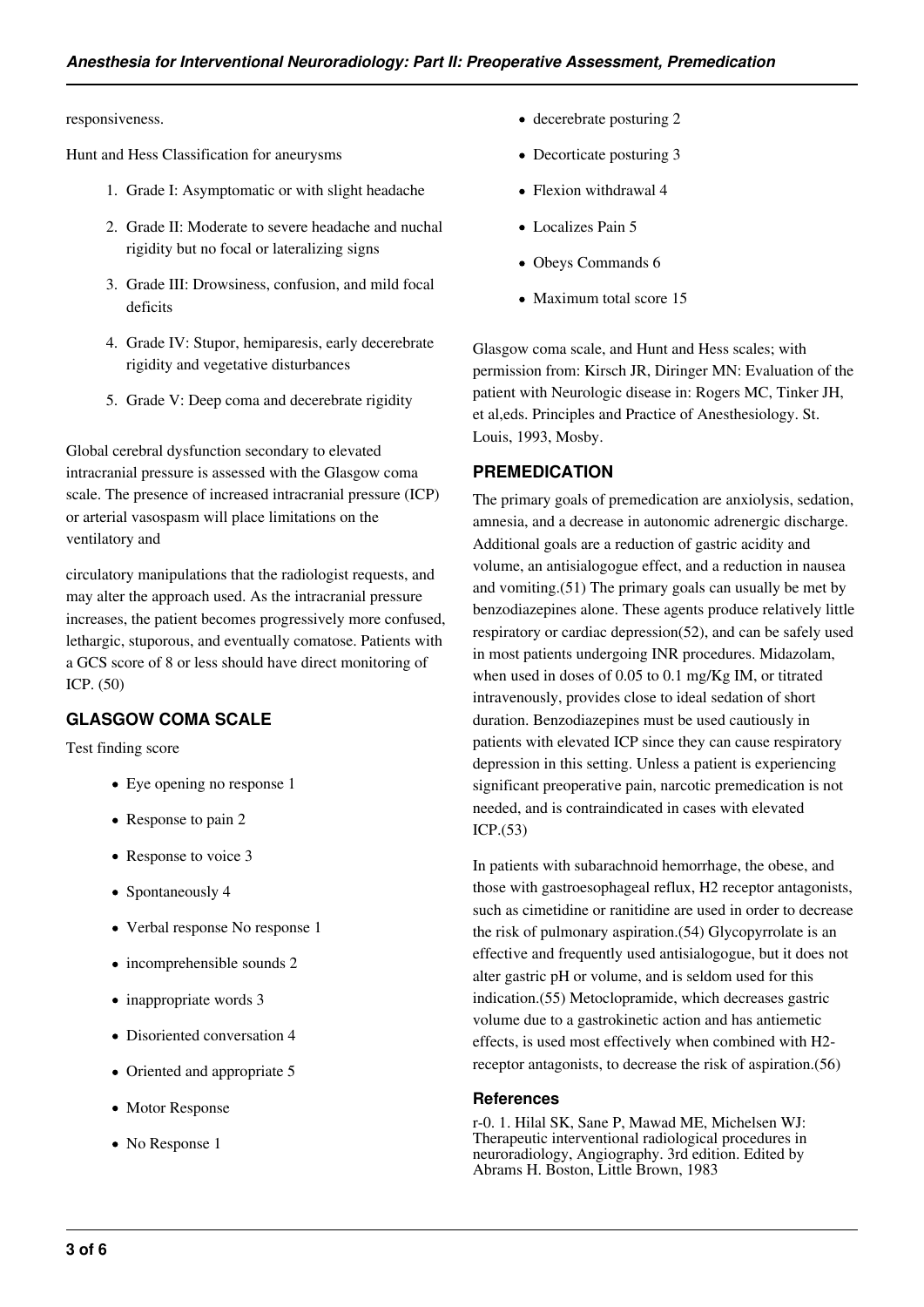r-1. 2. Brown MM: Surgery, angioplasty, and interventional neuroradiology. Curr Opin Neurol Neurosurg 6:66-73, 1993 r-2. 3. Barnwell SL: Interventional neuroradiology. West J Med 158:162-170, 1993

r-3. 4. Higashida RT, Hieshima GB, Halbach V: Advances in the treatment of complex cerebrovascular disorders by interventional neurovascular techniques. Circulation 83 (sup):I-196, 1991

r-4. 5. Moret J, Picard L: Endovascular therapy of intracranial arteriovenous malformations; Results in242 patients. Paper presented at the World Interventional Neuroradiological society, Vald'Isere, France, Jan., 1989 r-5. 6. Eichorn JH, Cooper JB, Cullen DJ et al: Anesthesia practice standards at Harvard: a review. J Clin Anes 1:55, 1988

r-6. 7. Eichhorn JH, Cooper JB, Cullen DJ et al: Standards for patient monitoring during anesthesia at Harvard Medical School, JAMA 256:1017, 1986

r-7. 8. Burk NS: Anesthesia for magnetic resonance imaging, Anesth Clin North Am 7:(3)707, 1989

r-8. 9. Peer Review in Anesthesiology-American Society of Anesthesiologists, Park Ridge, Ill, 1989, ASA

r-9. 10. Eichhorn JH, Cooper JB, Cullen DJ et al: Standards for patient monitoring during anesthesia at Harvard Medical School, JAMA 256:1017, 1986

r-10. 11. Eichhorn JH: Prevention of intraoperative anesthesia accidents and related severe injury through safety

monitoring, Anesthesiology 70:572, 1989

r-11. 12. Kanal E, Shellock F, SMRI Safety Committee: Policies, guidelines, and recommendations for MR imaging safety and patient management, J Magnet Res Imaging 2:247 1992

r-12. 13. Peden C, Menon D, Hall A et al: Magnetic resonance for the anaesthetist. Part II. Anaesthesia and monitoring in MR units. Anesthesia 47:508 1992 r-13. 14. Gravenstein JS, Paulus DA: Clinical Monitoring practice, ed 2, Philadelphia, 1987, JB Lippincott. r-14. 15. Slogoff S, Keats AS, and Arlund C: On the safety of radial ,artery cannulation, Anesthesiology 59:42, 1983. r-15. 16. Young WL, Pile-Spellman J: Anesthetic considerations for interventional neuroradiology. Anesthesiology 80:427-455, 1994

r-16. 17. Duckweiler GR, Dion J, Vinuela F, Jabour B, Martin N, Bentson J: Intravascular microcatheter pressure monitoring: Experimental results and early clinical evaluation. American J Neuroradiol 11:169-175, 1990 r-17. 18. Gorback MS: Considerations in the interpretation of systemic pressure monitoring p 296 In Lumb PD, Bryan-Brown CW (eds): Complications in Critical Care Medicine. Year Book Medical Publishers, Chicago 1988

r-18. 19. Swedlow DB, Irving SM: Monitoring and patient safety. In Blitt CD, ed: Monitoring in anesthesia and critical care medicine, ed 2, New York, 1990, Churchill-Livingstone r-19. 20. Plum F, Posner JB: The diagnosis of stupor and coma, ed 3, Philadelphia, 1980, FA Davis

r-20. 21. Aidinis SJ, Zimmerman RA, Shapiro HM, Bilanink LT, et al: Anesthesia for brain computed tomography. Anesthesiology 44:420, 1976

r-21. 22. Frank SM, Parker SD, Rock P, et al: Moderate hypothermia with partial bypass and segmental repair for thoracoabdominal aortic aneurysm. J Vasc Surg 19:687-697, 1994

r-22. 23. Busto R, Dietrich WD, Globus MY, et al: Small differences in intraischemic brain temperature critically determine the extent of ischemic neuronal injury. J Cereb Bl Flow Met 7:729-738, 1987

r-23. 24. Sise MJ, Hollingsworth P, Brimm JE Complications of the flow-directed pulmonary catheter: a prospective analysis in 219 patients. Crit Care Med 9:315 1981

r-24. 25. Shah KB, Rao TLK, Laughlin S, El-Etr AA: A review of pulmonary artery catheterization in 6,245 patients. Anesthesiology 61:271 1984

r-25. 26. Harper R, Grossman R, personal communication: Rosas A

r-26. 27. Shapiro HM, Drummond JC: Neurosurgical Anesthesia: in Miller RD, Cuchiara RF, Miller ED, et al. Anesthesia 4e Churchill Livingstone, New York 1994 r-27. 28. Swan HJC, Ganz W, Forrester JS et al: Catheterization of the heart in man with use of a flowdirected-balloon-tipped catheter, N Engl J Med 283:477, 1970

r-28. 29. Kassell NF, Peerles SJ, Durward QJ et al: Treatment of ischemic deficits from vasospasm with intravascular volume expansion and induced arterial hypertension, Neurosurgery 11:337, 1982.

r-29. 30. Earnest F, Forbes G, Sandok BA et al: Complications of cerebral angiography: Prospective assessment of risk. AJR 142:247 1984

r-30. 31. Faught E, Trader SD, Hanna GR: Cerebral complications of angiography for transient ischemia and stroke: prediction of risk. Neurology 29:4 1979. . r-31. 32. Greenberger PA: Contrast media reactions, J

Allergy Clin Immunol 74:600, 1984.

r-32. 33. Goldberg M: systemic reactions to intravascular contrast media: A guide for the anesthesiologist. Anesthesiology 60:46-56, 1984.

r-33. 34. Caro JJ, Trinidale E, McGregor M: The cost effectiveness of replacing high osmolality with low osmolality contrast media. Am J Roentgenol 159; 869-874, 1992.

r-34. 35. Goldberg M: systemic reactions to intravascular contrast media: A guide for the anesthesiologist. Anesthesiology 60:46-56, 1984.

r-35. 36. Horrow JC: Protamine: A review of its toxicity. Anesth Analg 64:348, 1985.

r-36. 37. Lowenstein E, Johnston WE, Lappas DG et al. Catastrophic pulmonary vasoconstriction associated with protamine reversal of heparin. Anesthesiology 59:470, 1983. r-37. 38. Weiss ME, Adkinson NF jr: Allergy to Protamine. in Vervloet D, ed: Clinical reviews in allergy:anesthesiology and allergy, New Brunswick, NJ, 1991, Humana Press. r-38. 39. Vezina D, Sheridan P, Blain R, Roberts KD, Bleeau G: Safety of protamine sulfate administration in vasectomized men. Contraception 41:605-616, 1990. r-39. 40. Pharo GH, Horrow J, Van Riper DF, Levy JH: Suspected protamine allergy : diagnosis and management for coronary artery surgery. Anesth Analg 78:181-184, 1994. r-40. 41. Murray DJ: Evaluation of the patient with anemia and coagulation dosorders. In Rogers MC, Tinker JH, Covino BG, Longnecker DE, Principles and practice of Anesthesiology. St. Louis, Mosby, 1993. r-41. 42. Keefe D, Frishman WH: Clinical pharmacology of the calcium-channel blocking drugs. In Packer M, Frishman WH, eds: Calcium channel antagonists in cardiovascular disease, Norwalk, Conn,1984, Appleton-Century-Crofts. r-42. 43. Ryhanen P,Hollman A, and Horttonen L: Blood

pressure changes during and after anesthesia in treated and untreated hypertensive patients, Ann Chir Gyn 67:180, 1978. r-43. 44. Sieber FE, Toung TJK: Hyperglycemia and stroke outcome following carotid endarterectomy. Anesthesiology 71: A1136, 1989.

r-44. 45. Berger L, Hakim AM: The association of hyperglycemia with cerebral edema in stroke . Stroke 17:865, 1986.

r-45. 46. Sieber FE et al: Hypoglycemia and cerebral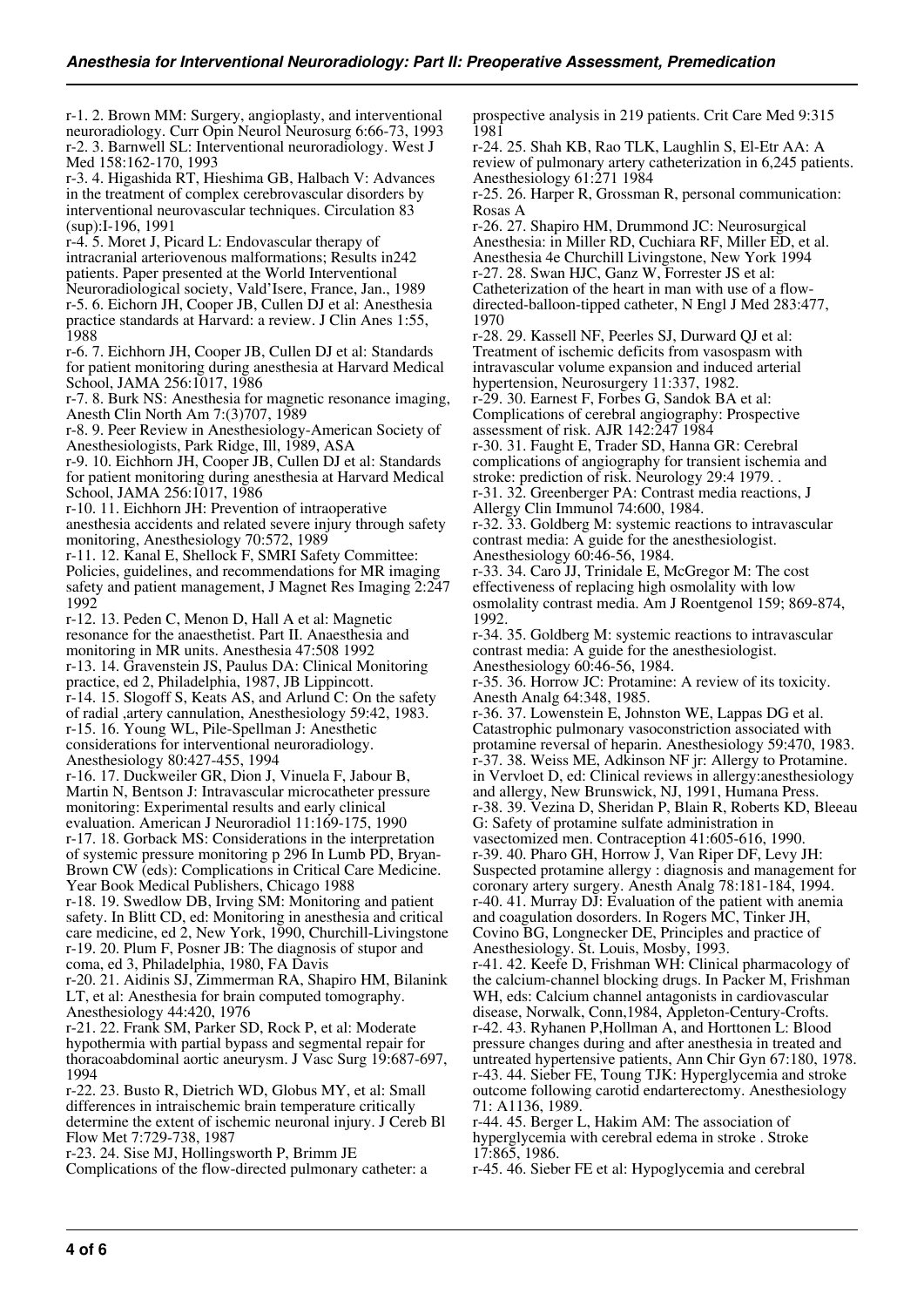autoregulation, Anesthesiology 71:A605, 1989.

r-46. 47. Goldman L, Caldera DL: Risks of general

anesthesia and elective operation in the hypertensive patient. Anesthesiology 50:285, 1979.

r-47. 48. Edvinson L, Owman C, and Siesjo B: Physiological role of cerebrovascular nerves in the autoregulation of cerebral blood flow. Brain Res. 117:518, 1976.

r-48. 49. Hunt WE, Hess RM: Surgical risk as related to time of intervention in the repair of intracranial aneurysms, J Neurosurg 28:14, 1968.

r-49. 50. Kirsch JK, Diringer MN: Evaluation of the patient with neurologic disease. In Rogers MC, Tinker JH, Covino

BG, et al.,Eds. Principles and Practice of Anesthesiology, St. Louis, 1993, Mosby.

r-50. 51. Stoelting RK: Psychological preparation and

preoperative medication. In Miller RD, ed: Anesthesia, New

york, 1981, Churchill-Livingstone.

r-51. 52. Lyons SM, Clarke RSJ, and Vulgaraki K: The premedication of cardiac surgical patients, Anaesthesia 30:459, 1975.

r-52. 53. Reves JG, Frazen RJ, Vinik HR et al: Midazolam: Pharmacology and uses, Anesthesiology 54:66, 1981.

r-53. 54. Manchikanti L, Kraus JW, and Edds SP:

Cimetidine and related drugs in anesthesia, Anesth Analg 61:595, 1982.

r-54. 55. Stoelting RK: Responses to atropine,

glycopyrrolate and Riopan on gastric fluid pH and volume in adult patients, Anesthesiology 48:367, 1978.

r-55. 56. O'Sullivan G, Sear JW, Bullingham RE, et al: The effect of magnesium trisilicate, metoclopramide and ranitidine on gastric pH, volume, and serum gastrin,

Anaesthesia 40:246, 1985.